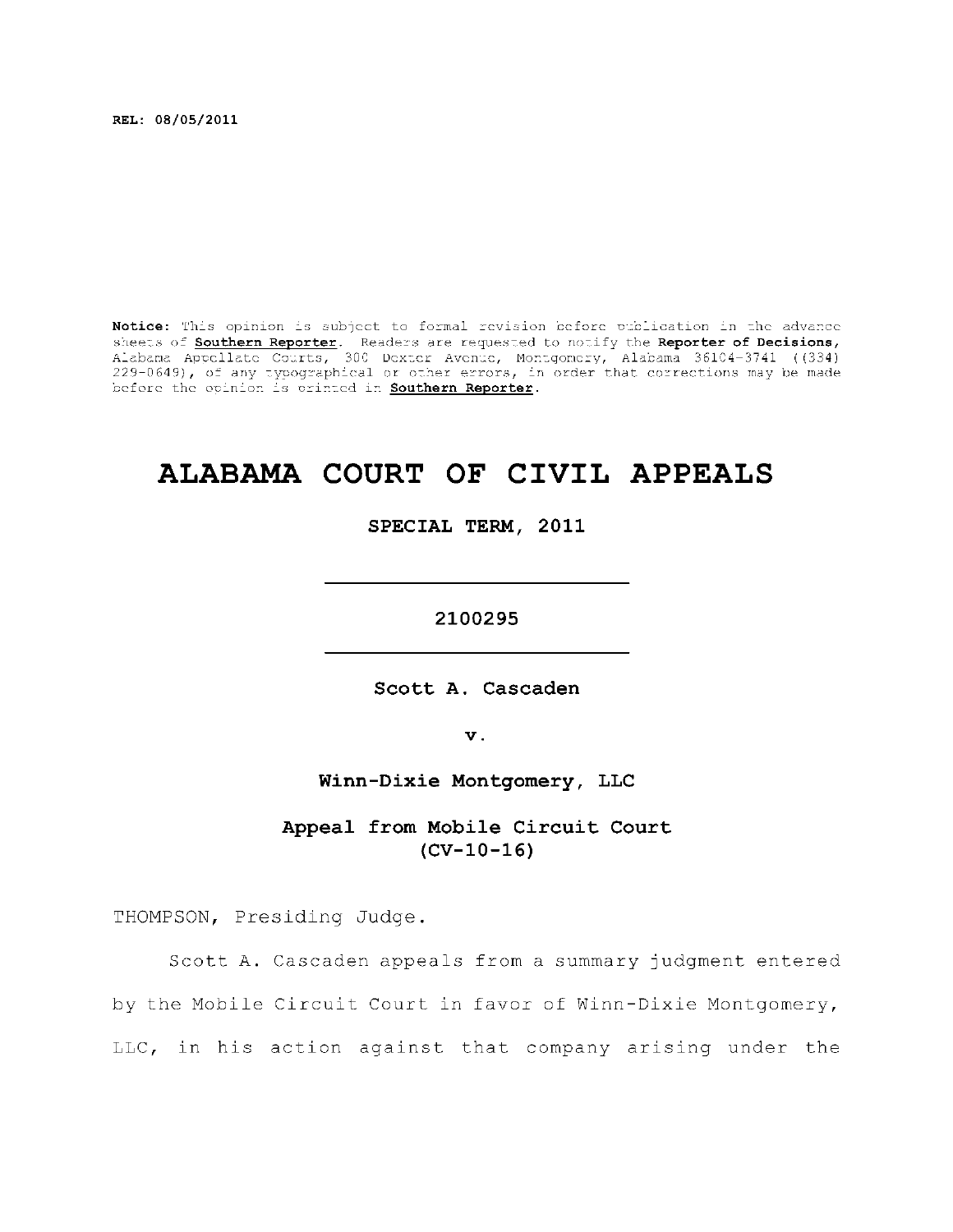Workers' Compensation Act,  $\frac{1}{2}$  5-5-1 et seq., Ala. Code 1975. For the reasons stated herein, we affirm.

The evidence of record, considered in the light most favorable to Cascaden, see Hanners v. Balfour Guthrie, Inc., 564 So. 2d 412, 413 (Ala. 1990), reveals the following pertinent facts. Cascaden began working for Winn-Dixie in 1999. On December 18, 2001, he was involved in an automobile accident while on his way home from a Christmas party that had been hosted by some of the managers of the store at which he worked. As a result of the accident, Cascaden suffered injuries to his lower back and neck. He was treated by two doctors for injuries he sustained in the accident, and he attended physical therapy. After he completed physical therapy, his back felt better for about three months. He then began to experience pain in his back again, and he sought additional medical treatment for it. Although the record is not clear, the parties both indicate in their appellate briefs that Cascaden left his employment with Winn-Dixie in 2002.

In 2007, Cascaden went back to work for Winn-Dixie as a meat cutter. As part of the hiring process, he filled out a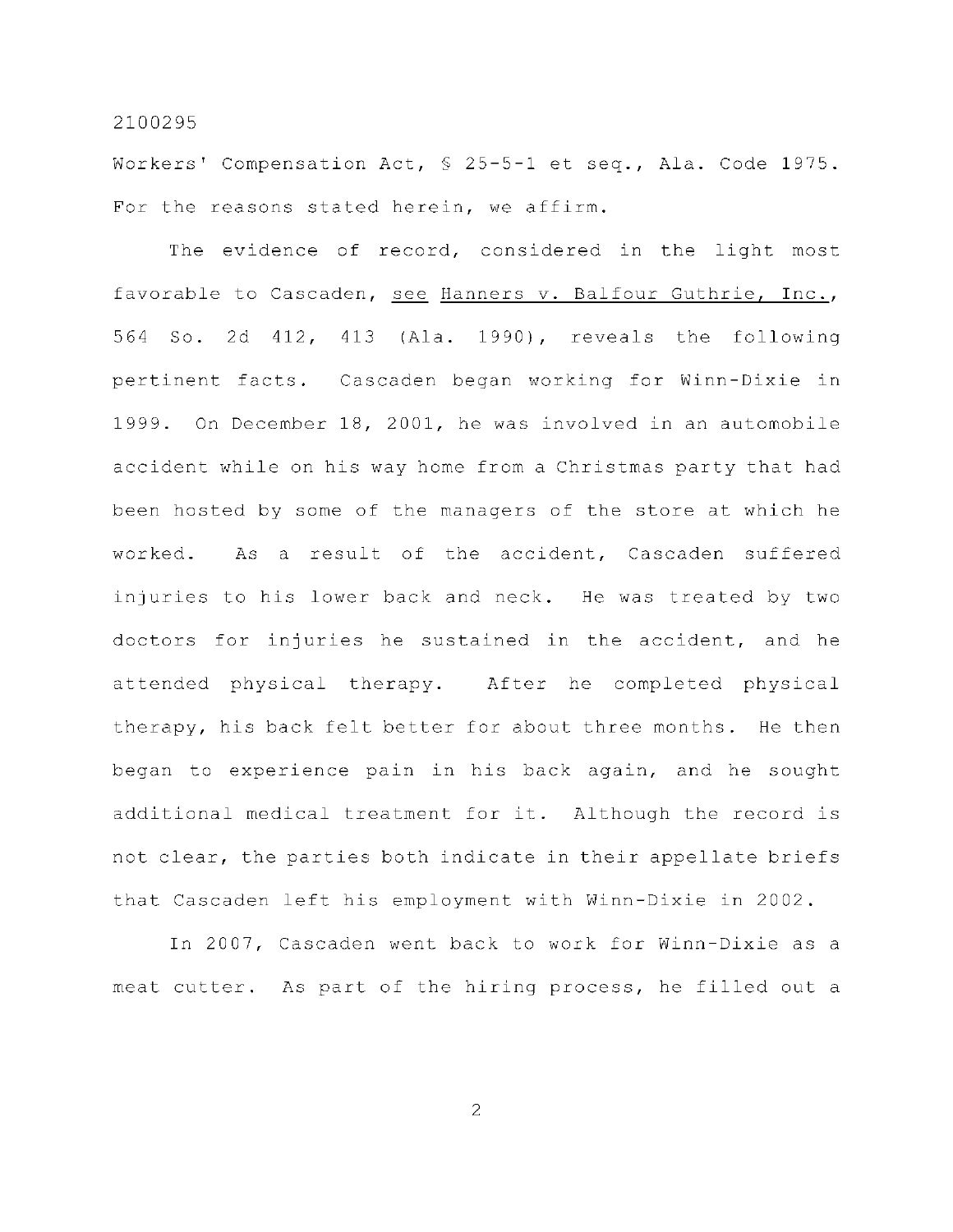medical questionnaire. Regarding that medical questionnaire,

the following exchange occurred during Cascaden's deposition:

"Q. On here, it asked if you have had a prior back injury and you put, no. And it asks, have you consulted or been treated by clinics, doctors, physicians or other practitioners for reasons other than an annual physical exam within the past five years? And you checked, no. And then it says. Are you -- question three, have you ever injured your neck or back? And you put, no. But we've already covered that you did have the automobile accident in 2001. So can you explain for me why you did not put, yes, in answers to those questions?

"A. I only have one explanation. I had a fear of not getting the job if I put those answers down there. And if they knew that I had those problems, they may not hire me to be a meat cutter and I needed the job.

"Q. Okay. As far as the question, have you consulted or been treated by clinics, doctors, physicians or other practitioners for reasons other than an annual physical exam within the past five years, you checked, no?

"A. Could I see that?

"Q. Sure .

"A. I can't image -- I have no answer for that. I cannot image why I put, no, on that.

"Q. Okay. You'll agree with me that the response, no, to that question was not true?

"A. That's not true. That one was -- because I know I've been treated for things like colds and, you know, bronchitis, things like that.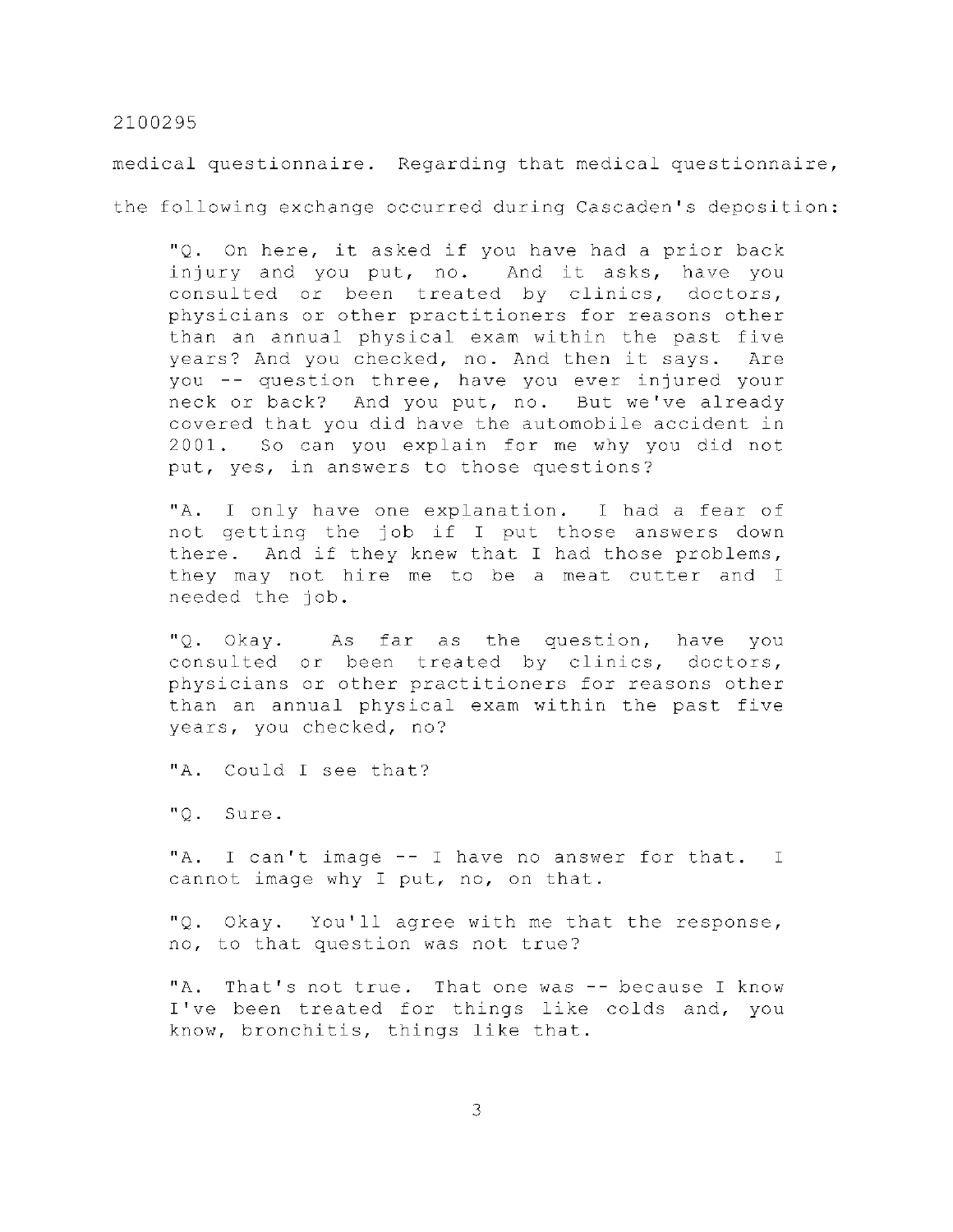"Q. And you have been treated for back pain? "A. Yes . "Q. And the answer to number three. Have you ever injured your neck or back? You put, no. "A. Yes . "O. And was that answer correct? "A. No, it wasn't. "Q. Okay. Well that's a bad question. Was that answer truthful? "A. Ah, no. No, it was not. "Q. And then on the front page where it says, do you now have or have you had back injury? You put, no. Was that an accurate statement at the time? "A. I think at the time that was accurate. I don't think that at the time  $-$ - like I said, I was getting better. You got to understand, my pain in the first few years was not constant. It wasn't until, you know, the last few years that it has become so constant . "Q. Okay. But you had suffered a back injury in an automobile accident? "A. Yes." One of the injuries forming the basis of the present action occurred on March 19, 2008. On that day, while Cascaden was working for Winn-Dixie, he experienced a sharp

2100295

4

pain in his back when lifting a heavy box. The next day, he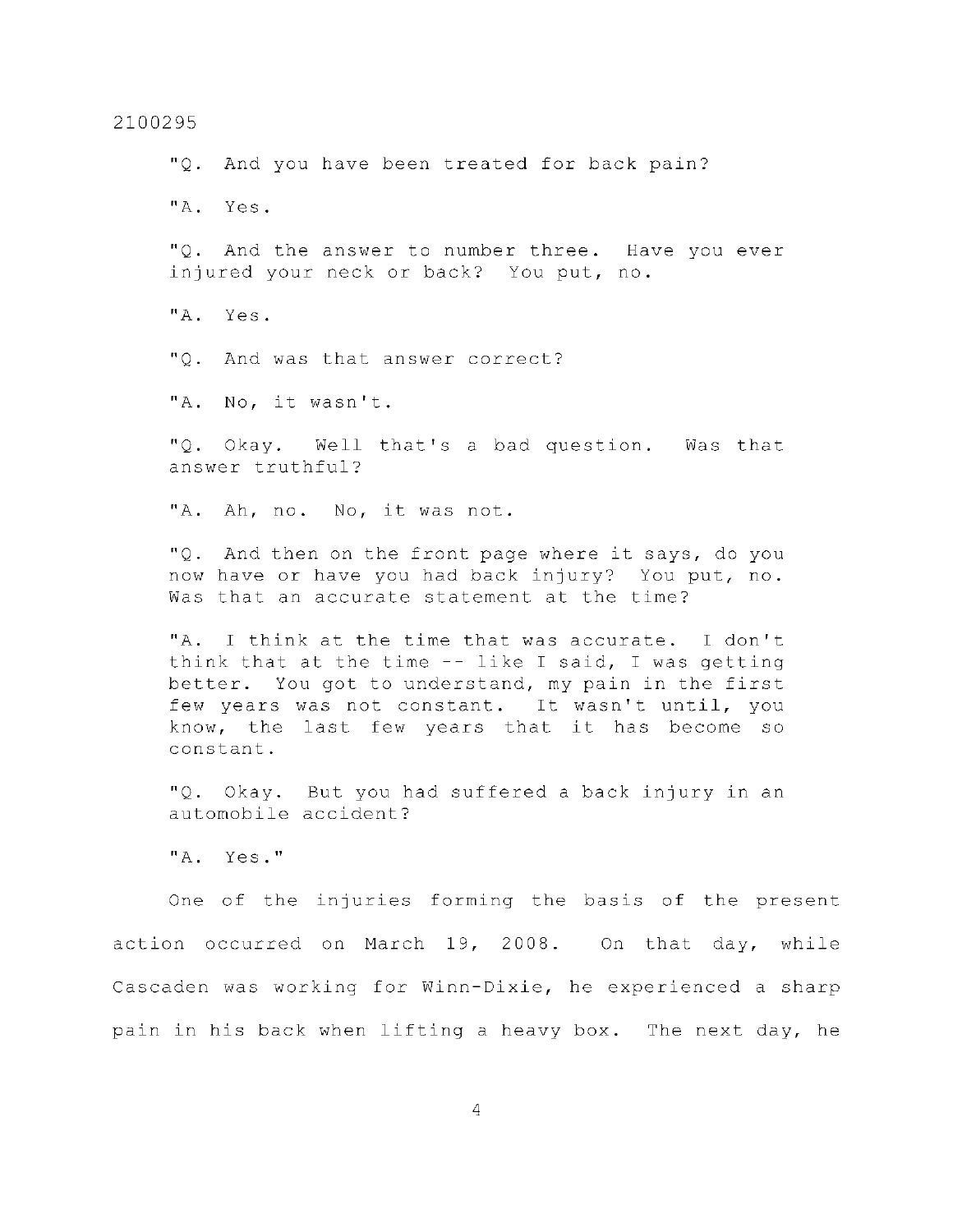told someone working for Winn-Dixie about the pain. He took five days off work, obtained an epidural injection, and returned to work without another mention of the incident. On November 2, 2009, Cascaden again hurt his back while working for Winn-Dixie and lifting a heavy box. That same day, he informed an assistant manager of the incident.

On January 5, 2010, Cascaden filed an action against Winn-Dixie seeking benefits under the Workers' Compensation Act. Cascaden alleged that he had injured his back while working in the line and scope of his employment with Winn-Dixie and that he was permanently partially disabled.

On June 24, 2010, Winn-Dixie filed a motion for a summary judgment. Relying on  $\S$  25-5-51, it argued that Cascaden's claims were barred because he had misrepresented his medical history in his employment application. Section 25-5-51 provides, in pertinent part:

"No compensation shall be allowed if, at the time of or in the course of entering into employment or at the time of receiving notice of the removal of conditions from a conditional offer of employment, the employee knowingly and falsely misrepresents in writing his or her physical or mental condition and the condition is aggravated or reinjured in an accident arising out of and in the course of his or her employment.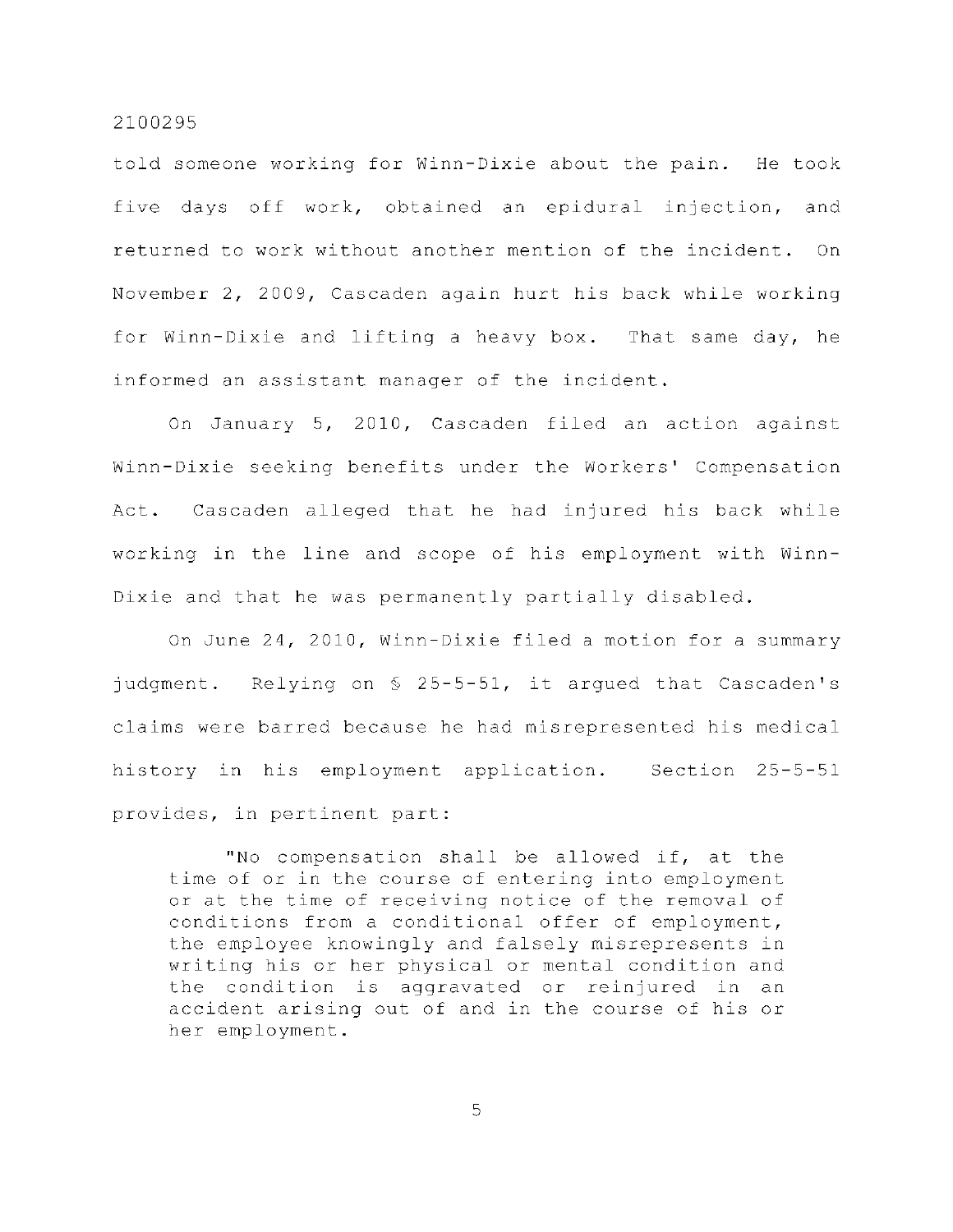"At the time an employer makes an unconditional offer of employment or removes conditions previously placed on a conditional offer of employment, the employer shall provide the employee with the following written warning in bold type print, 'Misrepresentations as to preexisting physical or mental conditions may void your workers' compensation benefits.' If the employer defends on the ground that the injury arose in any or all of the last above stated ways, the burden of proof shall be on the employer to establish the defense."

Winn-Dixie attached to its motion, among other things, portions of the transcript of Cascaden's deposition and some of his medical records.

Cascaden filed a response to the summary-judgment motion. He admitted that, in the course of entering into an employment relationship with Winn-Dixie in 2007, Winn-Dixie had provided him with the written warning as required by  $\S$  25-5-51. He asserted, however, that Winn-Dixie had known about his prior back injury because it had occurred during his period of prior employment with Winn-Dixie as part of an event associated with that employment. Thus, he argued, Winn-Dixie could not have relied on his false representations in the medical questionnaire concerning his previous back injury, and, as a result, he arqued, Winn-Dixie could not assert a misrepresentation defense to his worker's compensation claims.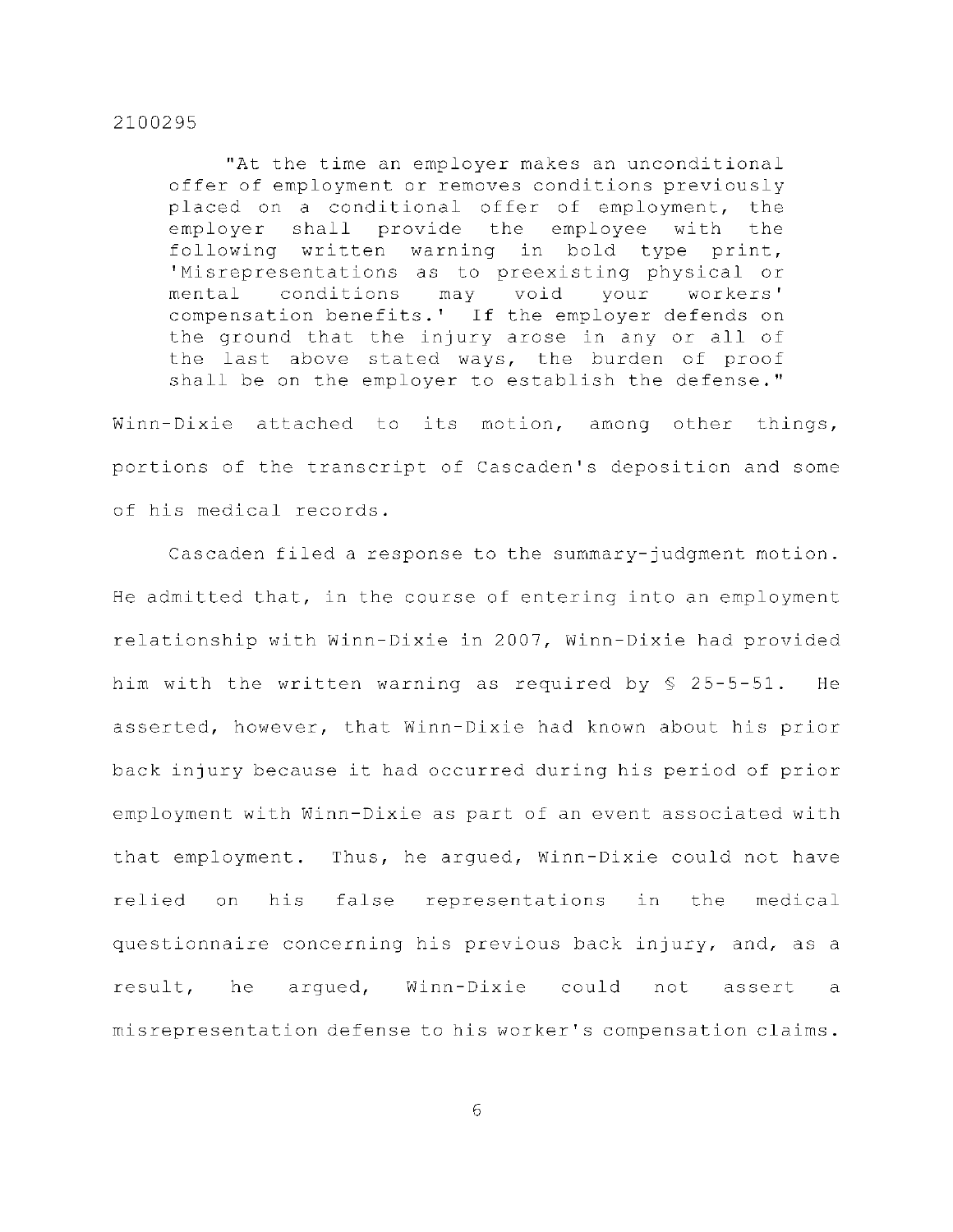Winn-Dixie filed a reply in which it arqued that reliance is not a material element of the defense established by  $\S$  25-5-51 and that, even if it were, Cascaden had failed to prove that Winn-Dixie had prior knowledge that he had injured his back in the car accident.

On November 22, 2010, the trial court entered a summary judgment in favor of Winn-Dixie. It found that Winn-Dixie had provided substantial evidence of all the elements of the defense set forth in  $\S$  25-5-51 and that Cascaden had failed to present any material evidence in opposition to that defense. Cascaden filed a postjudgment motion, which the trial court denied. Cascaden appeals.

In another case arising under the Workers' Compensation Act in which a trial court entered a summary judgment, this court set forth the following standard of review:

"The appropriate standard of review of a summary judgment is as follows:

"'It is well settled that a motion for summary judgment is properly granted in situations where there is no genuine issue of material fact and the movant is entitled to a judgment as a matter of law. Clay v. River Landing Corp., 601 So. 2d 919 (Ala. 1992). In considering a motion for summary judgment, the trial court must view all reasonable inferences from the evidence in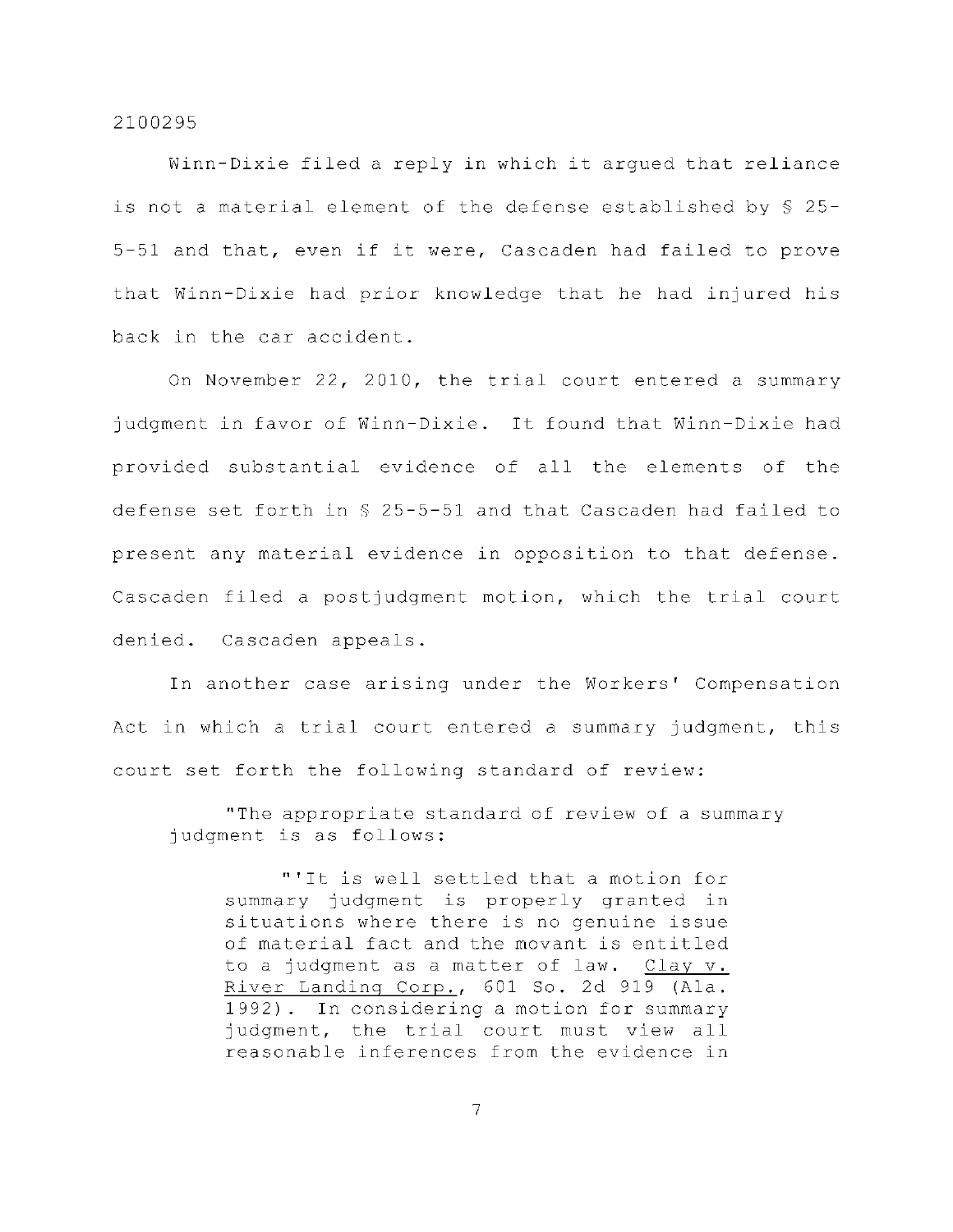a light most favorable to the non-moving party. Wills v. Klingenbeck, 455 So. 2d 806 (Ala. 1984). Further, the movant has the burden of establishing that there is no genuine issue of material fact. Burks v. Pickwick Hotel, 607 So. 2d 187 (Ala. 1992). If the movant meets its burden, then the burden shifts to the non-moving party, who must show by substantial evidence that a genuine issue of material fact does exist in order to withstand the motion for summary judgment. Burks, 607 So. 2d 187; Clay, 601 So. 2d 919.'"

Page v. Cox & Cox, Inc., 892 So. 2d 413, 417 (Ala. Civ. App. 2004) (quoting Rich v. Warren Mfg., Inc., 634 So. 2d 1015, 1016-17 (Ala. Civ. App. 1994)).

Cascaden contends that Winn-Dixie did not rely on the misrepresentations contained in the medical questionnaire when it employed him in 2007 because Winn-Dixie already knew that he had previously injured his back. Thus, he argues, his claims were not subject to Winn-Dixie's assertion of the misrepresentation defense contained in  $\S$  25-5-51.

In Ex parte Southern Energy Homes, Inc., 603 So. 2d 1036 (Ala. 1992), our supreme court judicially created a defense for an employer to an employee's worker's compensation action when the employee has falsely represented that he or she did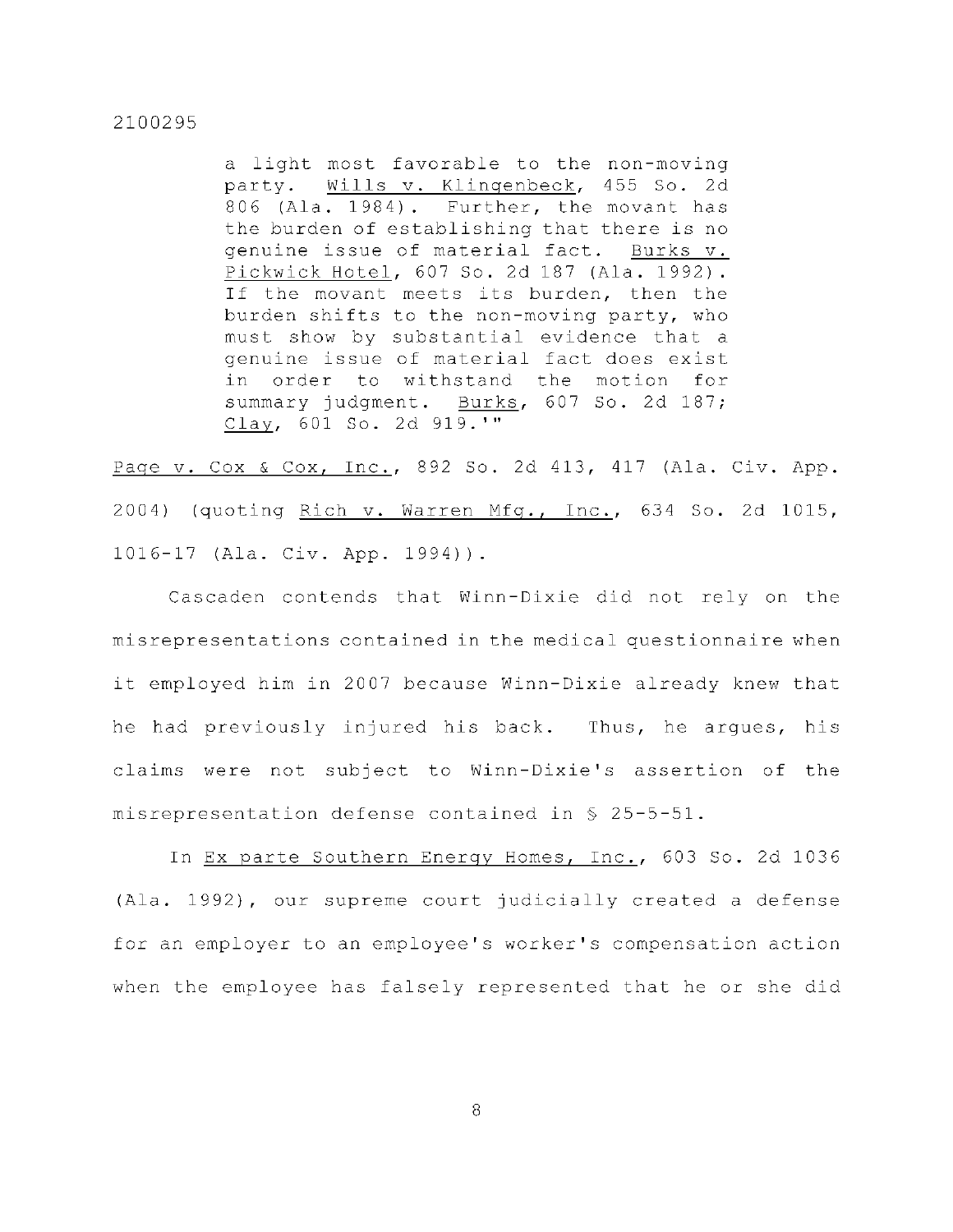not have a prior injury. Setting forth the elements of that defense, the court wrote:

"We adopt the standard set forth in 1C Larson, The Law of Workmen's Compensation  $\frac{1}{5}$  47.53 (1986), which provides that an employee who makes false statements about his physical condition in a pre-employment application will be denied workers' compensation benefits when the following factors are present :

"'(1) The employee must have knowingly and willfully made a false representation as to his physical condition. (2) The employer must have relied upon the false representation and this reliance must have been a substantial factor in the hiring.  $(3)$  There must have been a causal connection between the false representation and the injury.'

"IC Larson  $\frac{6}{5}$  47.53 at 8-394. The burden is on the employer to prove each of these elements."

Southern Energy Homes, 603 So. 2d at 1039-40. Thus, under this judicially created defense, an employer was required to prove that it had relied on the employee's misrepresentation in hiring the employee.

After our supreme court issued its decision in Southern Energy Homes, the legislature amended  $\frac{1}{2}$  25-5-51 to add the provision on which Winn-Dixie based its summary-judgment motion. As previously quoted, that provision states: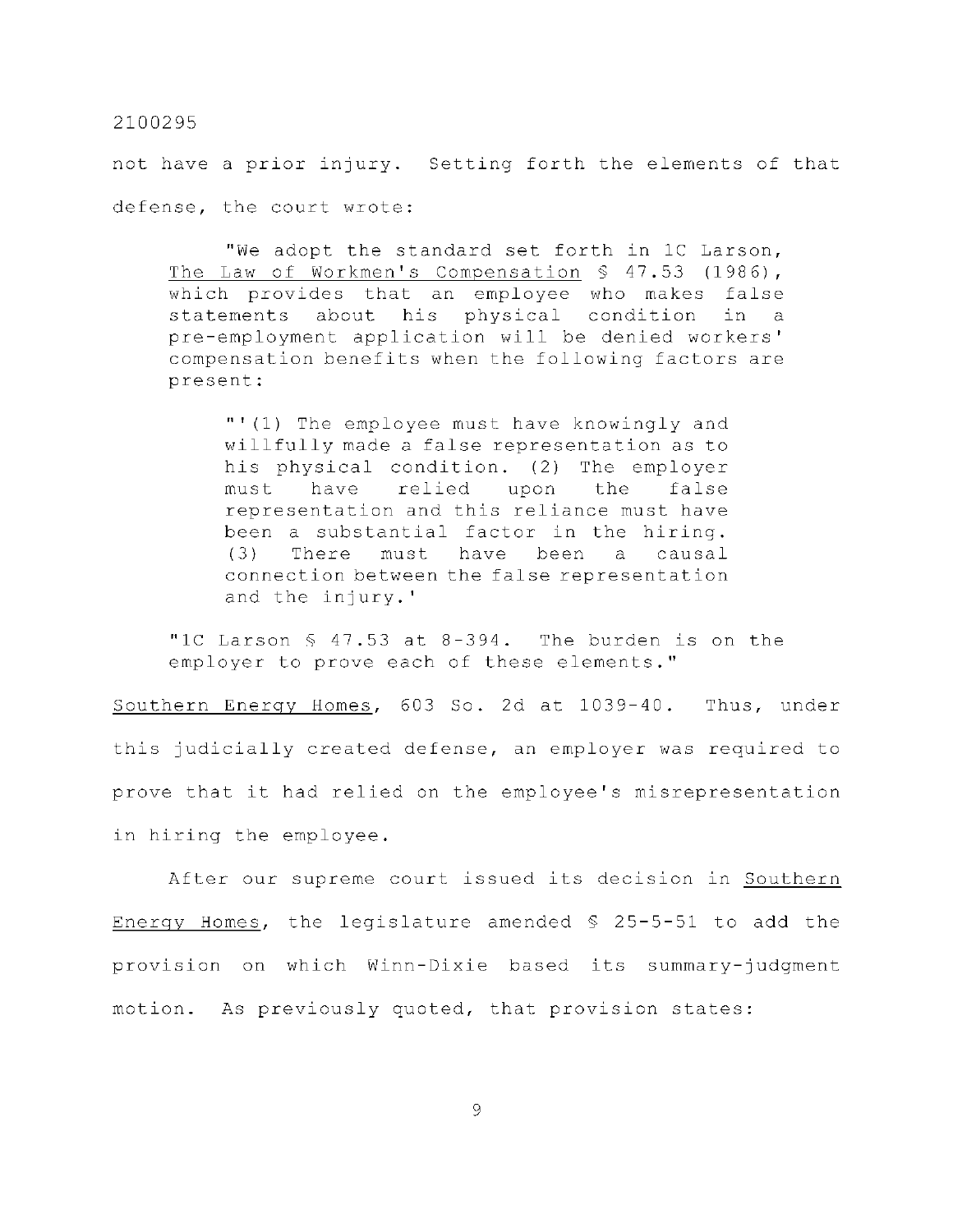"No compensation shall be allowed if, at the time of or in the course of entering into employment or at the time of receiving notice of the removal of conditions from a conditional offer of employment, the employee knowingly and falsely misrepresents in writing his or her physical or mental condition and the condition is aggravated or reinjured in an accident arising out of and in the course of his or her employment."

This court recently set forth the elements of a defense under

 $$25-5-51$  that an employer must prove:

"[T] o prevail under [§ 25-5-51], [an employer is] required to prove that  $(1)$  in the course of [the employee]'s entering into his employment relationship with [the employer],  $(2)$  [the employer] provided [the employee] with the written warning set forth in  $$ 25-5-51$ , (3) [the employee] knowingly and falsely misrepresented his physical or mental condition, (4) [the employee]'s misrepresentation was made in writing, and  $(5)$  [the employee]'s condition was aggravated or reinjured in an accident arising out of and in the course of his employment. § 25-5-51, Ala. Code 1975."

Hornady Truck Lines, Inc. v. Howard, 985 So. 2d 469, 477 (Ala.

Civ. App. 2007). Absent from the statutory misrepresentation defense is a requirement that an employer prove that it relied on the employee's false statements in hiring the employee. The question before this court, then, is whether this court should engraft such a requirement on the statutory defense despite the legislature's failure to list such a requirement in the statute.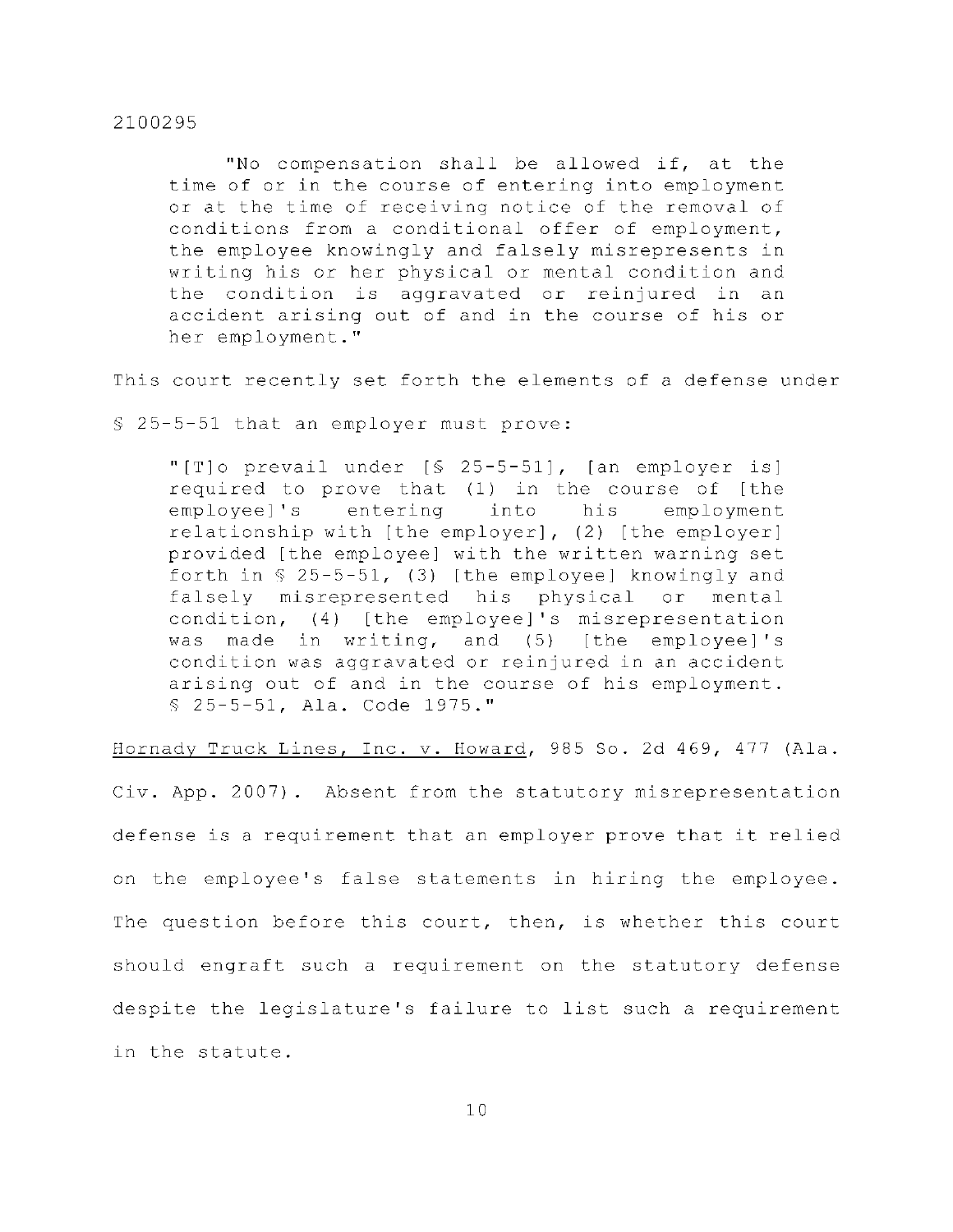One commentator has recognized that, under the statute, an employer is not required to prove reliance as an element of the misrepresentation defense, even though, under prior case law, it was required to do so:

"The judicial misrepresentation defense applies only if the employer has relied on the false representation when making the decision to hire the employee. The statutory misrepresentation defense, on the other hand, does not expressly require reliance on the part of the employer. To date, no case has commented on this difference, but it can only be assumed that the legislature intentionally failed to insert reliance as an element of the statutory defense, so the courts should not feel obligated to engraft their own requirement."

1 Terry A. Moore, Alabama Workers' Compensation § 12:31 (West 1998) (footnotes omitted). As noted in this treatise and as recognized by this court in Hornady Truck Lines, the plain language of  $$$  25-5-51 does not include a requirement that, to assert the defense contained therein, an employer must prove that it relied on the employee's misrepresentation in hiring the employee. Moreover, the legislature was fully capable of including such a requirement had it chosen to do so. See, e.g.,  $\frac{1}{2}$  6-5-101, Ala. Code 1975 (cause of action of misrepresentation requires that misrepresentation be "acted on by the opposite party");  $\frac{1}{5}$  6-5-103, Ala. Code 1975 (cause of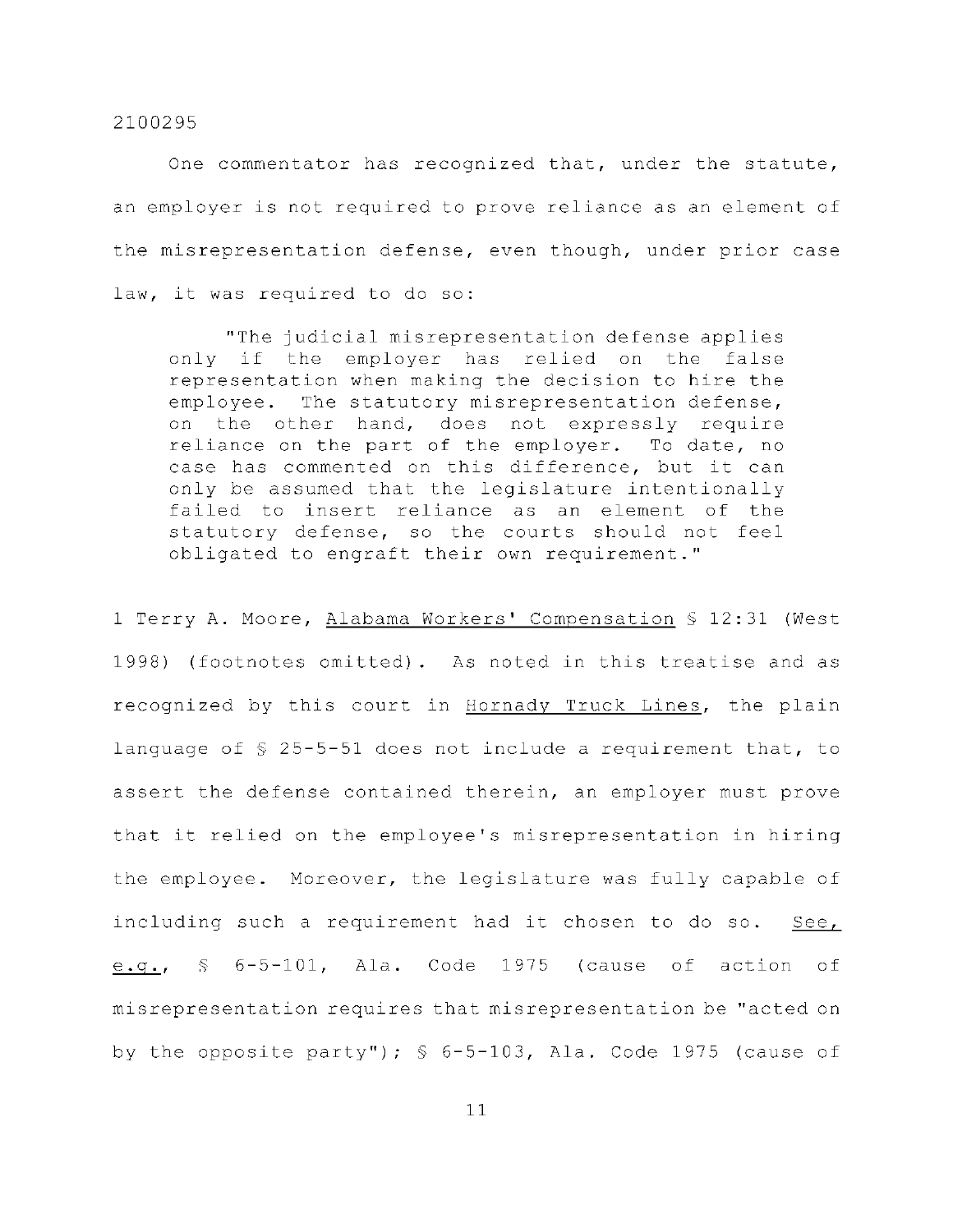action of deceit requires "willful representation ... upon which [injured party]  $\ldots$  act[ed] to his injury"). And, as Winn-Dixie points out, the fact that the legislature chose to include in its statutory scheme certain elements that the employer must prove to claim the misrepresentation defense implies that the legislature intended to exclude any additional elements. See Jefferson Cnty. v. Alabama Criminal Justice Info. Ctr. Comm'n, 620 So. 2d 651, 658 (Ala. 1993) ("Under the principle of expression units est exclusion Aletris, a rule of statutory construction, the express inclusion of requirements in the law implies an intention to exclude other requirements not so included."). Given the foregoing, we see no reason to add to what the legislature has created by engrafting a reliance element onto  $\frac{6}{5}$  25-5-51.

Because  $$ 25-5-51$  does not require an employer to prove that it relied to its detriment on an employee's misrepresentations to assert the misrepresentation defense contained therein, Cascaden's contention that Winn-Dixie did not rely on his misrepresentations when it hired him does not provide a basis on which to reverse the trial court's summary judgment .